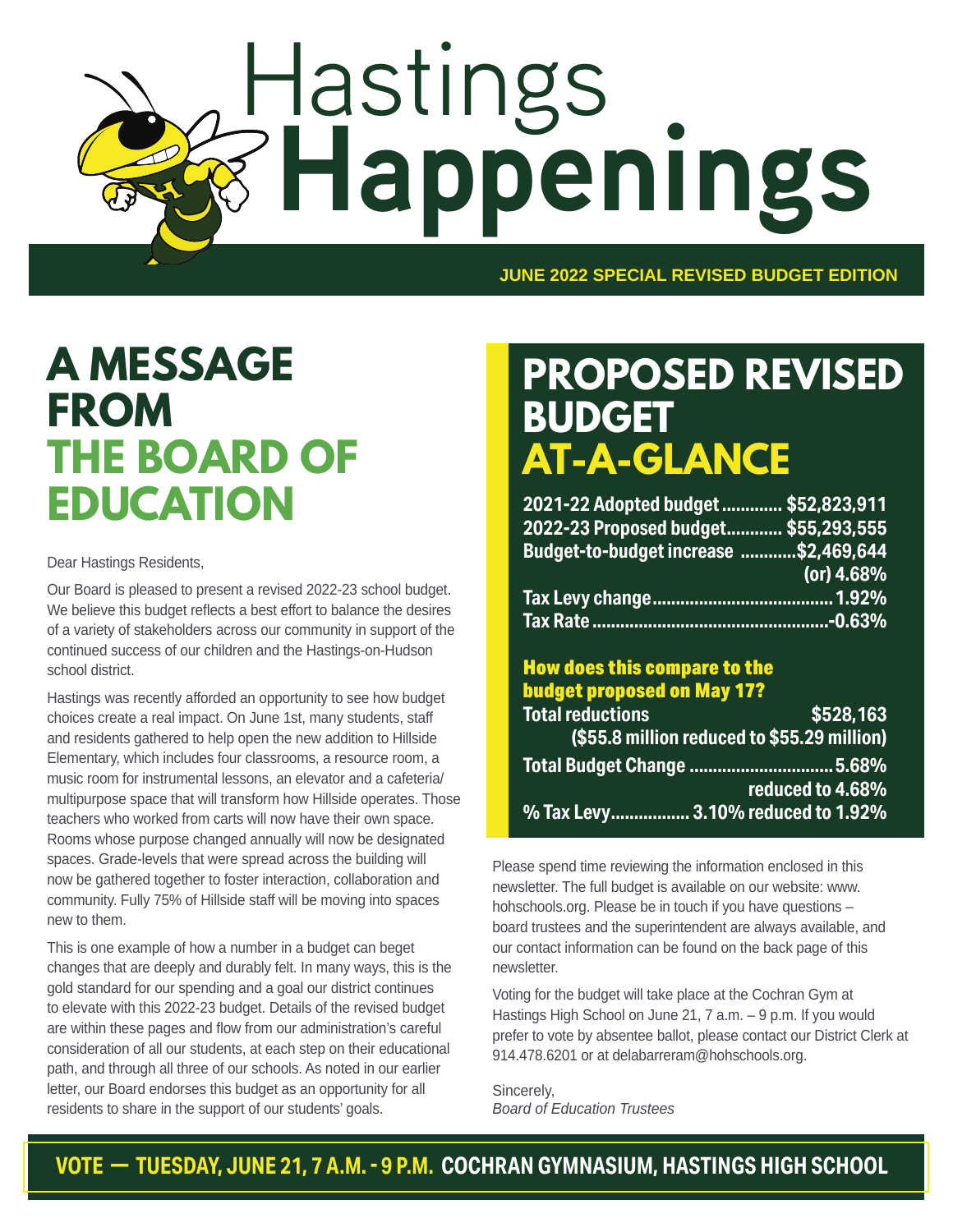## **HASTINGS-ON-HUDSON UNION FREE SCHOOL DISTRICT PROPOSED 2022/23 BUDGET**

| <b>APPROPRIATIONS</b> | <b>ADOPTED</b><br><b>BUDGET</b><br>2021/22 | <b>ESTIMATED</b><br><b>END OF YEAR</b><br>2021/22 | <b>PROPOSED</b><br><b>BUDGET</b><br>2022/23 | <b>BUDGET</b><br><b>CHANGE</b> |       |
|-----------------------|--------------------------------------------|---------------------------------------------------|---------------------------------------------|--------------------------------|-------|
| General Support       | \$4,820,931                                | \$5,017,900                                       | \$5.042,356                                 | \$221.425                      | 4.59% |
| Instruction           | \$32,853,290                               | \$32.056.457                                      | \$33.857.411                                | \$1,004,121                    | 3.06% |
| Pupil Transportation  | \$1,372,700                                | \$1,450,500                                       | \$1.499.505                                 | \$126,805                      | 9.24% |
| Undistributed         | \$13,776,990                               | \$13.372.610                                      | \$14.894.283                                | \$1.117.293                    | 8.11% |
| <b>TOTAL</b>          | \$52,823,911                               | \$51,897,467                                      | \$55,293,555                                | \$2,469,644                    |       |
| % BUDGET CHANGE       |                                            |                                                   |                                             | 4.68%                          |       |

| <b>REVENUES</b>             | <b>ADOPTED</b><br><b>BUDGET</b><br>2021/22 | <b>ESTIMATED</b><br><b>END OF YEAR</b><br>2021/22 | <b>PROPOSED</b><br><b>BUDGET</b><br>2022/23 | <b>BUDGET</b><br><b>CHANGE</b> |          |
|-----------------------------|--------------------------------------------|---------------------------------------------------|---------------------------------------------|--------------------------------|----------|
|                             |                                            |                                                   |                                             |                                |          |
| State Aid                   | \$5,708,311                                | \$5,825,000                                       | \$6,403,146                                 | \$694,835                      | 12.17%   |
| Misc. Receipts              | \$1.275.000                                | \$2,350,000                                       | \$1.675.000                                 | \$400.000                      | 31.37%   |
| <b>Appropriated Balance</b> | \$534,843                                  | \$534,843                                         | \$854,843                                   | \$320,000                      | 59.83%   |
| Retirement Reserve          | \$650,000                                  | \$650,000                                         | \$850,000                                   | \$200,000                      | 30.77%   |
| Reserve for Tax Certiorari  | \$100,000                                  | \$100,000                                         | \$100,000                                   | \$0                            | $0.00\%$ |
| <b>Property Taxes</b>       | \$44,555,757                               | \$44,555,757                                      | \$45,410,566                                | \$854,809                      | 1.92%    |
| <b>Total Receipts</b>       | \$52,823,911                               | \$54,015,600                                      | \$55,293,555                                | \$2,469,644                    | 4.68%    |
| % TAX LEVY CHANGE           |                                            |                                                   |                                             | 1.92%                          |          |
| Assessed Valuation          | \$2.051.718.310                            |                                                   | \$2.154.060.446*                            | \$102,342,136                  |          |
| <b>Tax Rate</b>             | \$21.71                                    |                                                   | \$21.08                                     | $-$0.63$                       |          |
| Tax Rate Change             |                                            |                                                   |                                             | $-2.90\%$                      |          |

\*Assessed valuation is subject to change.

# **BUDGET HISTORY**

| <b>School</b><br>Year | <b>Budget</b> | <b>Budget-</b><br>to-Budget | <b>Tax Rate Change</b> | <b>Tax Rate per</b><br>\$1,000 |
|-----------------------|---------------|-----------------------------|------------------------|--------------------------------|
| 2018-19               | \$50,518,586  | 4.26%                       | 0.86%                  | \$21.04                        |
| 2019-20               | \$51,283,825  | 1.51%                       | 0.43%                  | \$21.12                        |
| 2020-21               | \$51,660,159  | 0.73%                       | 1.23%                  | \$21.38                        |
| 2021-22               | \$52,823,911  | 2.25%                       | 1.45%                  | \$21.71                        |
| 2022-23               | \$55,293,555  | 4.68%                       | $-2.90\%$ *            | $$21.08*$                      |
|                       |               |                             |                        | *Estimate                      |

#### **HOW WILL THIS BUDGET AFFECT TAXES?**

The increase of 1.92% to the tax levy translates into an approximate increase of \$41.68 per \$100,000 of assessed value.

#### **VOTER INFORMATION**

#### **Tuesday, June 21 7 a.m. to 9 p.m. Cochran Gymnasium, HHS**

In order to vote, you must be:

- A citizen of the United States.
	- 18 years old as of June 21, 2022.
- A resident of the District for 30 days prior to June 21, 2022.
- Previously registered or have voted in either a School or General Election in the last four (4) calendar years, or on June 14, 2022, in the high school lobby.

#### **Absentee Ballots**

Absentee Ballot applications can be downloaded from the District website at bit.ly/hoh-absentee

Absentee ballots applications should be submitted in original form, with original signature. They must be submitted by June 14, 2022 if the ballot is to be mailed to the voter and by June 17, 2022 if the ballot will be personally picked up by the voter.

Absentee ballots must be received by the District Clerk by 5:00 PM on June 21, 2022 in order to be counted.

For more information contact: Melissa DeLaBarrera, District Clerk 914-478- 6201, delabarreram@hohschools.org

#### **HOW THE BUDGET INCREASE IS ALLOCATED**

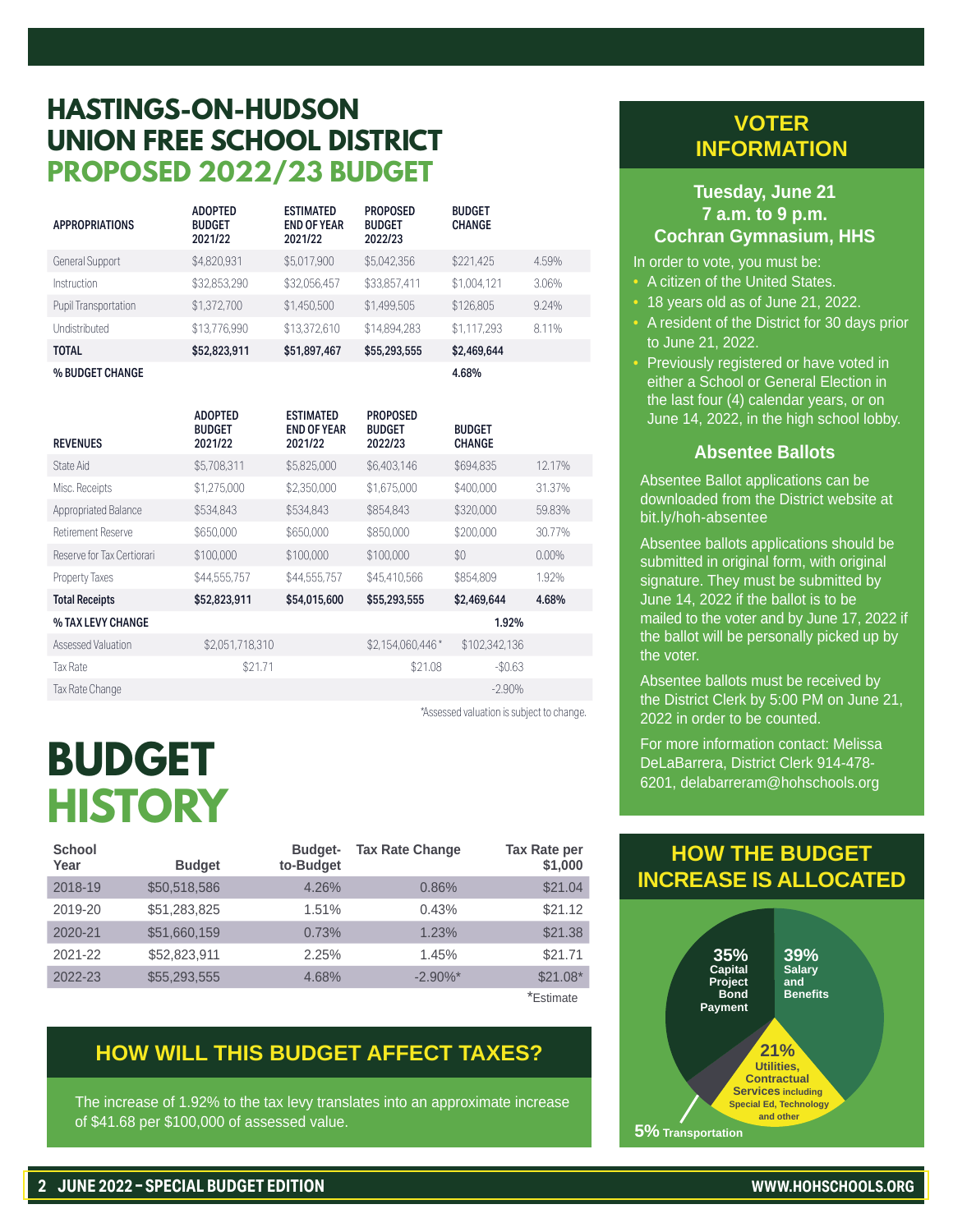## **SCHOOL DISTRICT BUDGET NOTICE**

| <b>Overall Budget Proposal</b>                                                                                                          | <b>Budget Adopted</b><br>for the 2021-22<br><b>School Year</b> | <b>Budget Proposed for</b><br>the 2022-23 School<br>Year | <b>Contingency Budget</b><br>for the 2022-23<br>School Year* |
|-----------------------------------------------------------------------------------------------------------------------------------------|----------------------------------------------------------------|----------------------------------------------------------|--------------------------------------------------------------|
| Total Budgeted Amount, Not<br>Including Separate Propositions                                                                           | \$52,823,911                                                   | \$55,293,555                                             | \$54,438,746                                                 |
| Increase/Decrease for the 2022-23<br>School Year                                                                                        |                                                                | \$2,469,644                                              | \$1,614,835                                                  |
| Percentage Increase/Decrease in<br>Proposed Budget                                                                                      |                                                                | 4.68%                                                    | 3.06%                                                        |
| Change in the Consumer Price Index                                                                                                      |                                                                | 4.7%                                                     |                                                              |
|                                                                                                                                         |                                                                |                                                          |                                                              |
| A. Proposed Levy to Support the<br>Total Budgeted Amount                                                                                | \$44,555,757                                                   | \$45.410.566                                             |                                                              |
| B. Levy to Support Library Debt, if<br>Applicable                                                                                       | \$                                                             | \$                                                       |                                                              |
| C. Levy for Non-Excludable<br>Propositions, if Applicable **                                                                            | \$                                                             | \$                                                       |                                                              |
| D. Total Tax Cap Reserve Amount<br>Used to Reduce Current Year Levy                                                                     | \$                                                             | \$                                                       |                                                              |
| E. Total Proposed School Year Tax<br>Levy $(A + B + C - D)$                                                                             | \$44,555,757                                                   | \$45.410.566                                             | \$44,555,757                                                 |
| F. Total Permissible Exclusions                                                                                                         | \$430,865                                                      | \$1,252,847                                              |                                                              |
| G. School Tax Levy Limit, Excluding<br>Levy for Permissible Exclusions                                                                  | \$44,124,892                                                   | \$45,215,645                                             |                                                              |
| H. Total Proposed School Year Tax<br>Levy, Excluding Levy to Support<br>Library Debt and/or Permissible<br>Exclusions $(E - B - F + D)$ | \$44.124.892                                                   | \$44.157.719                                             |                                                              |
| I. Difference: G - H (Negative Value<br>Requires 60.0% Voter Approval-<br>See Note Below Regarding Separate<br>Propositions)**          | \$0                                                            | \$1,057,926                                              |                                                              |
|                                                                                                                                         |                                                                |                                                          |                                                              |
| Administrative Component                                                                                                                | \$4,797,303                                                    | \$4.973.480                                              | \$4.858.480                                                  |
| Program Component                                                                                                                       | \$43,492,721                                                   | \$44,800,078                                             | \$44,060,269                                                 |
| Capital Component                                                                                                                       | \$4.533.887                                                    | \$5.519.997                                              | \$5.519.997                                                  |

\* Provide a statement of assumptions made in projecting a contingency budget for the 2022-23 school year, should the proposed budget be defeated pursuant to Section 2023 of the Education Law.

Reductions in administrative expenditures, public relations, teaching positions and staff, professional development, equipment, and overtime.

\*\* List Separate Propositions that are not included in the Total Budgeted Amount: (Tax Levy associated with educational or transportation services propositions are not eligible for exclusion and may affect voter approval requirements)

|                                                | Under the Budget Proposed for the<br>2022-23 School Year |
|------------------------------------------------|----------------------------------------------------------|
| <b>Estimated Basic STAR Exemption Savings1</b> | \$1,708                                                  |

The annual budget vote for the fiscal year 2022-23 by the qualified voters of the Hastings on Hudson school district, Westchester County, New York, will be held at Hastings High School in said district on Tuesday, June 21, 2022 between the hours of 7:00am and 9:00pm, prevailing time in the Hastings High School Cochran Gym, at which time the polls will be opened to vote by voting ballot or machine.

1. The basic school tax relief (STAR) exemption is authorized by section 425 of the Real Property Tax Law.

## **WHAT WERE THE BUDGET CHANGES SINCE MAY 17?**

More than half a million dollars in cuts were made from multiple areas to bring this new budget proposition down by 1% to \$55.29 million. By combing through each expense category and trimming expenditures we have been able to maintain all programming and extracurricular activities. Some proposed expenses have been deferred and others canceled so that the district's full complement of educational opportunities is maintained.

The full budgeted amount of \$875,244 to pay for the first installment of the capital bond remains unchanged. This bond is financing the addition at Hillside Elementary School, opened on June 1; the refurbished auditorium and music suite in the Farragut Complex; new boilers, new roofing and other projects in both buildings. The year 2022-23 is the first year that payments for this bond begin and accounts for 35% of the \$2.4 million budget increase.

**Curriculum and development, instructional expenses and professional learning ........ \$360,257** This includes reductions in professional development including project-based learning, and literacy work, as well as cuts in supplies and equipment.

**Facilities and maintenance.......................... \$82,500** This includes reductions in maintenance improvements and architectural services for master planning, as well as cuts in overtime and summer cleaning plans

**Governance, supervision and management.. \$85,406** This includes cuts in contractual services, memberships, supplies, and conferences and reductions in sub coverage for offices.

## **SPECIAL EDUCATION STAFFING EXPLAINED**

After thoughtful deliberation, the Board of Education has decided to retain the proposed plan for the position of Assistant Director of Special Education for a number of reasons, not the least of which is that it saves the district \$30,000 per year.

This position would allow the special education department administrators to expand strategic planning and implementation, as well as program oversight and evaluation, to promote best practices for students. The expanded capacity will provide for more attention to Transition Coordination, CPSE chairing, social emotional development and family/community outreach. This role would also allow the department to continue to implement and expand on the support that has been provided by the current Inclusion Facilitator, a position that will not need to be filled.